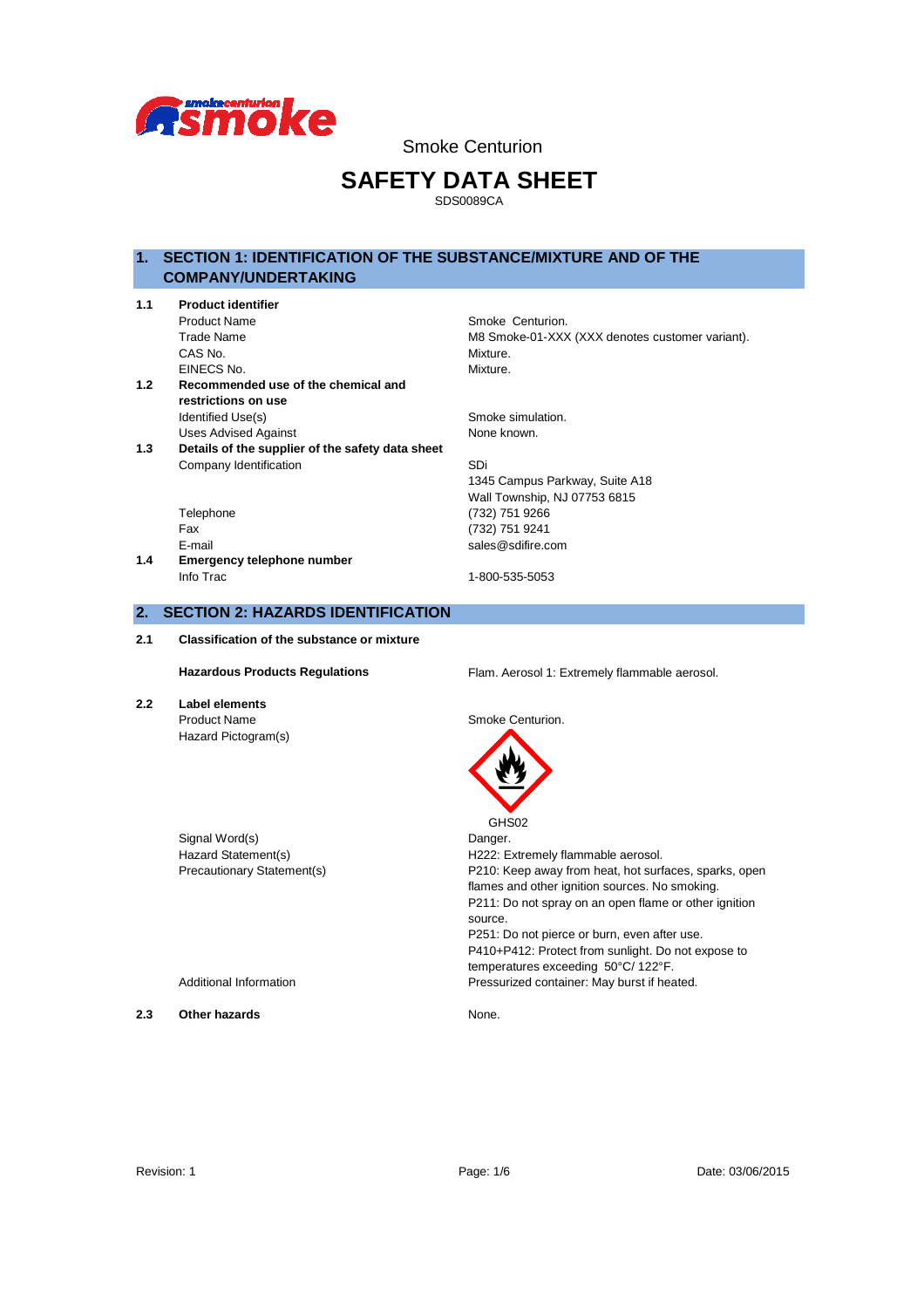

## **3. SECTION 3: COMPOSITION/INFORMATION ON INGREDIENTS**

Product as supplied: Aerosol.

### **3.1 Mixtures**

| Hazardous Ingredient(s) | CAS No.  | $%$ W/W    |
|-------------------------|----------|------------|
| <b>Butane</b>           | 106-97-8 | $50 - 100$ |
| Propane                 | 74-98-6  | $10 - 25$  |
| Ethanol                 | 64-17-5  | 0 – 5      |

#### **3.2 Additional Information**

None.

## **4. SECTION 4: FIRST AID MEASURES**



**4.1 Description of first aid measures** Inhalation Inhalation Internal Information If breathing is difficult, remove victim to fresh air and keep at

- **4.2 Most important symptoms and effects, both acute and delayed**
- **4.3 Indication of any immediate medical attention and special treatment needed**

## **5. SECTION 5: FIRE-FIGHTING MEASURES**

Pressurized container: May burst if heated.

**5.1 Extinguishing Media**

Unsuitable Extinguishing Media Do not use water jet.

**5.2 Special hazards arising from the substance or mixture** 

rest in a position comfortable for breathing. Skin Contact Wash with plenty of water. Eye Contact Flush eyes with water for at least 15 minutes while holding eyelids open. Ingestion **Intervention** Unlikely route of exposure. None anticipated.

> Unlikely to be required but if necessary treat symptomatically.

Suitable Extinguishing Media Extinguish with carbon dioxide, dry chemical, foam or water spray. Heating may cause pressure rise with risk of bursting.

**5.3 Advice for fire-fighters Fire fighters** Fire fighters should wear complete protective clothing including self-contained breathing apparatus. If it is safe to do so, containers should be removed from fire area because they are likely to rupture under fire conditions.

## **6. SECTION 6: ACCIDENTAL RELEASE MEASURES**

The product is an aerosol. It is unlikely to present spillage or leakage hazard. In case of rupture, released content should be contained as any other solvent spill.

| 6.1 | Personal precautions, protective equipment |  |  |
|-----|--------------------------------------------|--|--|
|     | and emergency procedures                   |  |  |
| . . |                                            |  |  |

Ensure adequate ventilation. Wear suitable gloves and eye/face protection. **6.2 Environmental precautions Do not release large quantities into the surface water or into** drains.

Revision: 1 Page: 2/6 Page: 2/6 Page: 2008/2015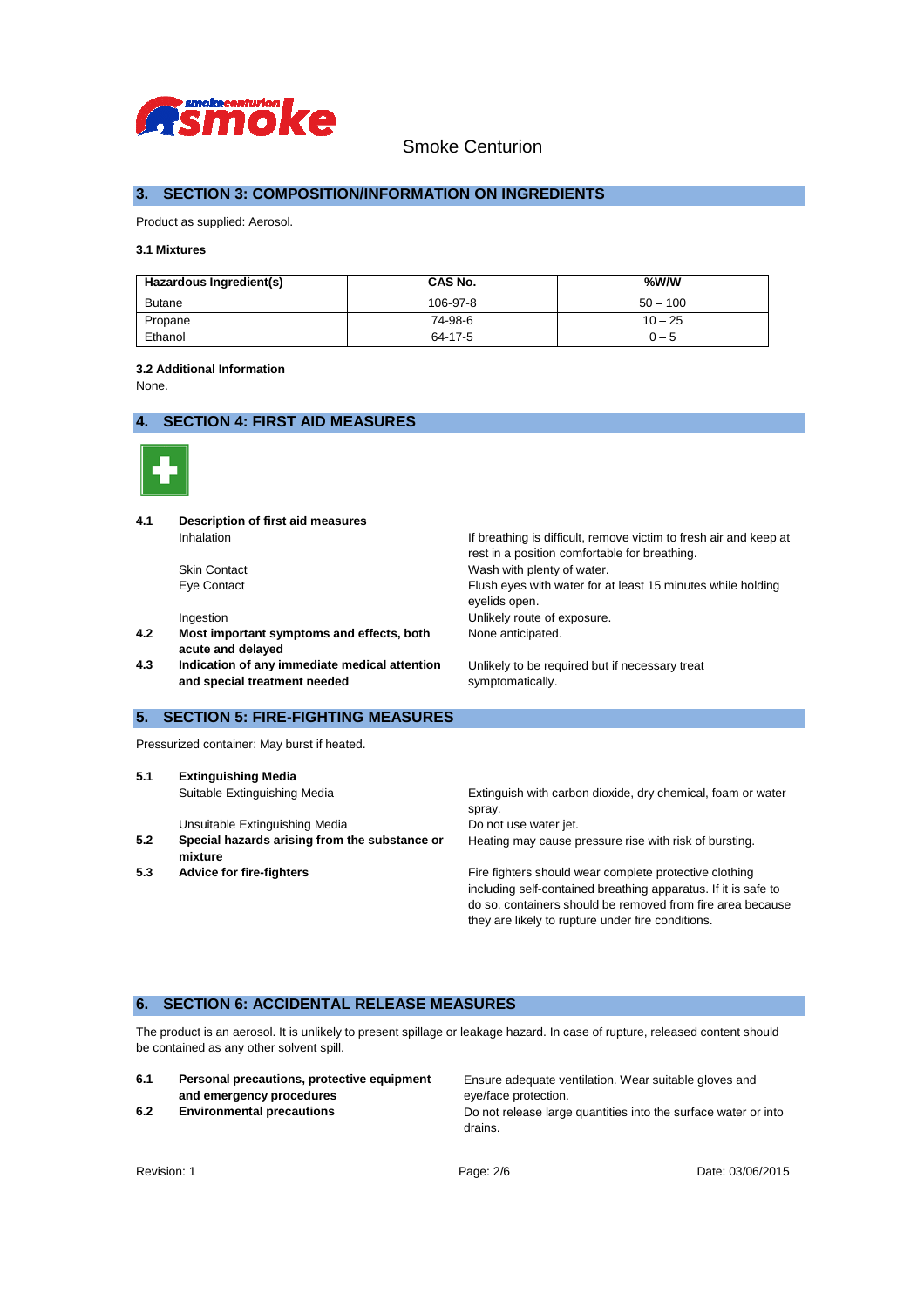

| 6.3<br>6.4 | Methods and material for containment and<br>cleaning up<br>Reference to other sections | Collect mechanically and dispose of according to Section 13.<br>Adsorb spillages onto sand, earth or any suitable adsorbent<br>material. Transfer to a lidded container for disposal or<br>recovery. Containers must not be punctured or destroyed by<br>burning, even when empty.<br>See Also Section: 8, 13.               |
|------------|----------------------------------------------------------------------------------------|------------------------------------------------------------------------------------------------------------------------------------------------------------------------------------------------------------------------------------------------------------------------------------------------------------------------------|
| 7.         | <b>SECTION 7: HANDLING AND STORAGE</b>                                                 |                                                                                                                                                                                                                                                                                                                              |
| 7.1        | <b>Precautions for safe handling</b>                                                   | Keep away from heat, hot surfaces, sparks, open flames and<br>other ignition sources. No smoking. Do not pierce or burn,<br>even after use. Do not spray on a naked flame or any<br>incandescent material. Provide adequate ventilation.<br>Do not eat, drink or smoke during work. Wash hands<br>thoroughly after handling. |
| 7.2        | Conditions for safe storage, including any<br>incompatibilities<br>Storage temperature | Observe official regulations on storing packagings with<br>pressurized containers.<br>Pressurized container: May burst if heated. Protect from<br>sunlight and do not expose to temperatures exceeding 50°C<br>/122 °F.                                                                                                      |
| 7.3        | Storage life<br>Incompatible materials<br>Specific end use(s)                          | Stable under normal conditions.<br>None anticipated.<br>Smoke simulation.                                                                                                                                                                                                                                                    |

## **8. SECTION 8: EXPOSURE CONTROLS/PERSONAL PROTECTION**

#### **8.1 Control parameters**

**8.1.1 Occupational Exposure Limits**

| <b>SUBSTANCE</b> | CAS No.  | LTEL (8 hr TWA<br>ppm) | LTEL (8 hr TWA<br>mg/m <sup>3</sup> | <b>STEL</b><br>(ppm)     | <b>STEL</b><br>(mg/m <sup>3</sup> ) | <b>Note</b>         |
|------------------|----------|------------------------|-------------------------------------|--------------------------|-------------------------------------|---------------------|
| <b>Butane</b>    | 106-97-8 | 800                    | -                                   | $\overline{\phantom{a}}$ |                                     | Canada<br>(Ontario) |
|                  |          | 800                    | 1900                                |                          |                                     | Canada<br>(Québec)  |
| Propane          | 74-98-6  | 1000                   |                                     |                          |                                     | Canada<br>(Ontario) |
|                  |          | 1000                   | 1800                                |                          |                                     | Canada<br>(Québec)  |
| Ethanol          | 64-17-5  |                        | $\overline{\phantom{0}}$            | 1000                     |                                     | Canada<br>(Ontario) |
|                  |          | 1000                   | 1880                                |                          |                                     | Canada<br>(Québec)  |

Source**:** 

- CCOHS = Canadian Centre for Occupational Health and Safety
	- Règlement 833 (Canada, Ontario)
	- Règlement sur la santé et la sécurité du travail (Canada, Québec)

8.2 **Appropriate engineering controls** Provide adequate ventilation.<br>**8.3** Individual protection measures, such as **8.3 Individual protection measures, such as personal protective equipment (PPE)** 



Eye/face protection Text Contact is likely: Wear protective eyewear (goggles, face shield, or safety glasses).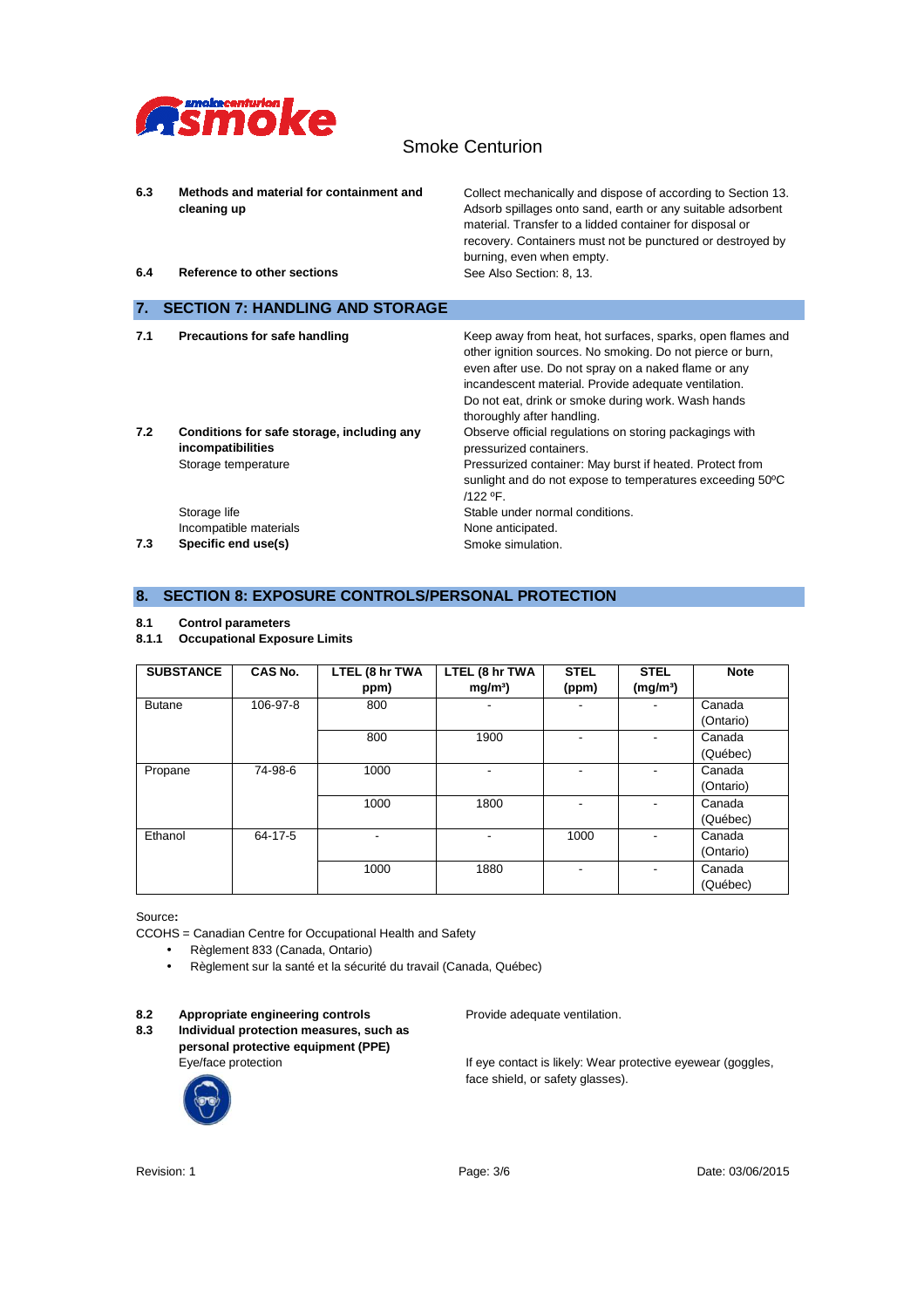



Skin protection (Hand protection/ Other) Wear suitable gloves if prolonged skin contact is likely. Gloves: Nitrile rubber, NBR.

Respiratory protection Note and No personal respiratory protective equipment normally required. Handling of larger amounts: In case of insufficient ventilation, wear suitable respiratory equipment.

Thermal hazards **Not applicable**.

## **9. SECTION 9: PHYSICAL AND CHEMICAL PROPERTIES**

## **9.1 Information on basic physical and chemical**

**properties**  Appearance **Aerosol.** Color Color Colorless. Odor Characteristic. Odor Threshold Not determined. pH Not determined. Melting Point/Freezing Point Not determined. Initial boiling point and boiling range  $-47.4^{\circ}F$  (-44 $^{\circ}C$ ) Flash Point <32°F (<0°C) Evaporation Rate Not available. Flammability (solid, gas) Extremely flammable. Upper/lower flammability or explosive limits Explosive Limit Ranges: 1.5 – 15.0 Vol-% Vapor pressure 62.4 psig (4.3 bar) @ 68°F Density  $36.2 \text{ lb/ft}^3 (0.58 \text{ g/cm}^3) @68^\circ \text{F}$ Vapor density Not determined. Relative density **Not determined.** Solubility(ies) **Immiscible with water.** Partition coefficient: n-octanol/water Not determined. Ignition temperature 689°F (365°C) Auto-ignition temperature **Auto-ignition** temperature **Product** is not selfigniting. Decomposition Temperature Not determined. Kinematic Viscosity **Not determined.** Explosive properties Not explosive. Oxidizing properties Not oxidizing. **9.2 Other information** Organic solvents – Content 196.4%

## **10. SECTION 10: STABILITY AND REACTIVITY**

- **10.1 Reactivity Reactivity Reactivity Reactivity Reactivity Reactivity Stable under normal conditions.**
- **10.2 Chemical stability** Stable under normal conditions.
- **10.3 Possibility of hazardous reactions** Stable under normal conditions.
- **10.4 Conditions to avoid Heat and direct sunlight.**
- **10.5 Incompatible materials** None anticipated.
- **10.6 Hazardous decomposition product(s)** None known.

## **11. SECTION 11: TOXICOLOGICAL INFORMATION**

- **11.1 Information on toxicological effects**
- **11.1.1 Mixtures**
	- **Acute toxicity** Low acute toxicity. **Irritation** Non-irritant. **Corrosivity Corrosivity Note Sensitization It is not a skin sensitizer. Repeated dose toxicity None anticipated.**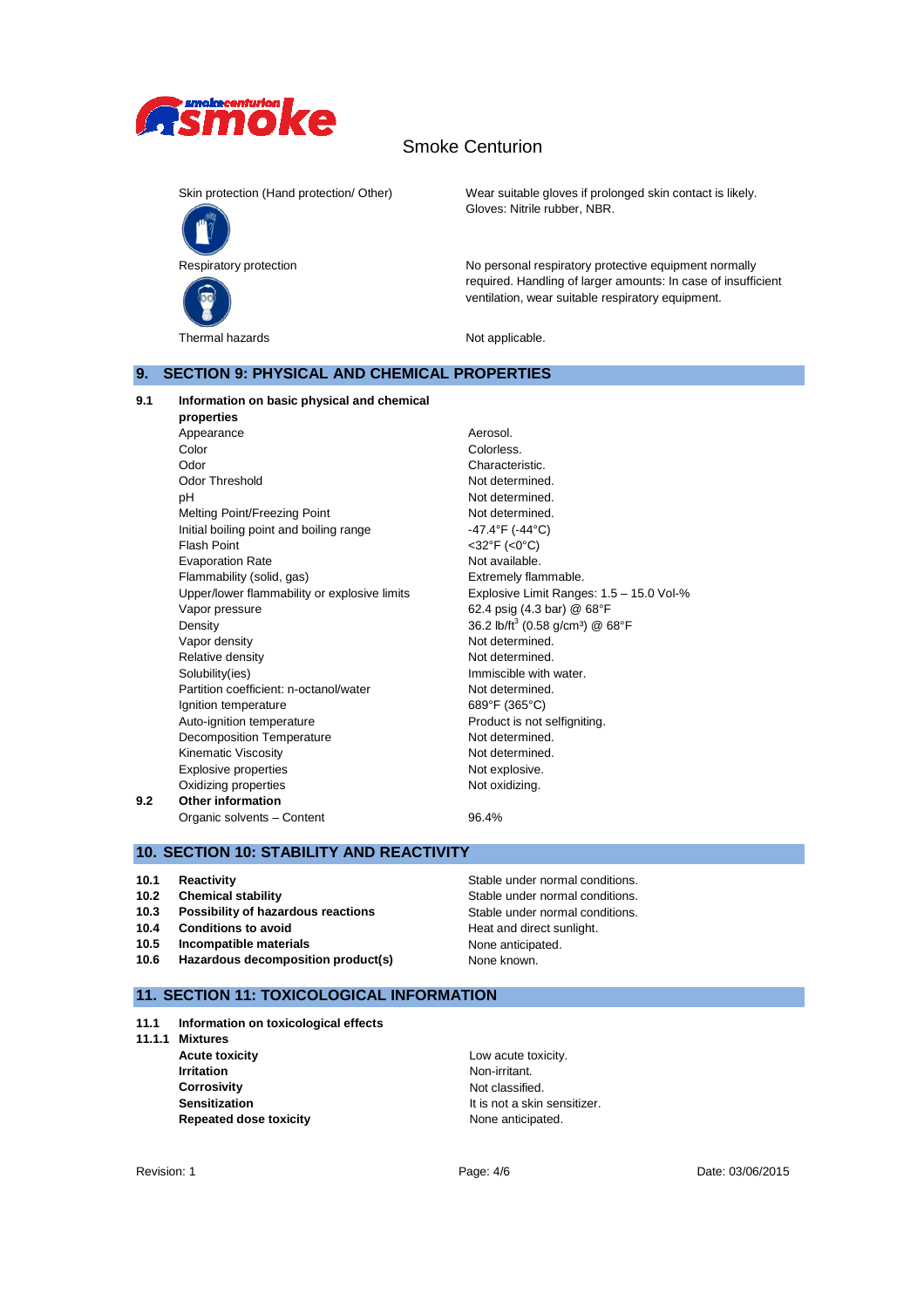

| 11.2                                 | Carcinogenicity<br><b>Mutagenicity</b><br><b>Toxicity for reproduction</b><br><b>Aspiration hazard</b><br>Other information       | No evidence of carcinogenicity.<br>There is no evidence of mutagenic potential.<br>None anticipated.<br>None anticipated.<br>None.                                                                                                                                                                               |
|--------------------------------------|-----------------------------------------------------------------------------------------------------------------------------------|------------------------------------------------------------------------------------------------------------------------------------------------------------------------------------------------------------------------------------------------------------------------------------------------------------------|
|                                      | 12. SECTION 12: ECOLOGICAL INFORMATION                                                                                            |                                                                                                                                                                                                                                                                                                                  |
| 12.1<br>12.2<br>12.3<br>12.4<br>12.5 | <b>Toxicity</b><br>Persistence and degradability<br><b>Bioaccumulative potential</b><br>Mobility in soil<br>Other adverse effects | Low toxicity to aquatic organisms.<br>The product is readily biodegradable. Unlikely to persist.<br>The product has no potential for bioaccumulation.<br>Immiscible with water. The product is predicted to have low<br>mobility in soil.<br>None.                                                               |
|                                      | 13. SECTION 13: DISPOSAL CONSIDERATIONS                                                                                           |                                                                                                                                                                                                                                                                                                                  |
| 13.1<br>13.2                         | Waste treatment methods<br><b>Additional Information</b>                                                                          | Recycle only completely emptied packaging. Containers<br>must not be punctured or destroyed by burning, even when<br>empty. Non-emptied aerosol: Dispose of wastes in an<br>approved waste disposal facility. Do NOT landfill.<br>Disposal should be in accordance with local, state or<br>national legislation. |
|                                      | 14. SECTION 14: TRANSPORT INFORMATION                                                                                             |                                                                                                                                                                                                                                                                                                                  |
| 14.1                                 | <b>UN number</b><br>ADR IMDG IATA TDG                                                                                             | UN 1950                                                                                                                                                                                                                                                                                                          |

|      | ADR, IMDG, IATA, TDG                                                       | <b>UN 1950</b>                        |
|------|----------------------------------------------------------------------------|---------------------------------------|
| 14.2 | UN proper shipping name                                                    |                                       |
|      | <b>ADR</b>                                                                 | 1950 AEROSOLS                         |
|      | <b>IMDG, TDG</b>                                                           | <b>AEROSOLS</b>                       |
|      | <b>IATA</b>                                                                | AEROSOLS, Flammable                   |
| 14.3 | Transport hazard class(es)<br><b>ADR</b>                                   |                                       |
|      | Class / Classification                                                     | 2 5F Gases.                           |
|      | Label                                                                      | 2.1                                   |
|      | <b>IMDG, IATA, TDG</b>                                                     |                                       |
|      | Class / Division                                                           | 2.1                                   |
|      | Label                                                                      | 2.1                                   |
| 14.4 | Packing group                                                              |                                       |
|      | ADR, IMDG, IATA, TDG                                                       | None.                                 |
| 14.5 | <b>Environmental hazards</b>                                               |                                       |
|      | <b>Marine Pollutant</b>                                                    | No.                                   |
| 14.6 | Special precautions for user                                               | Warning: Gases.                       |
|      | Kemler Code                                                                |                                       |
|      | <b>IMDG EMS</b>                                                            | $F-D, S-U$                            |
| 14.7 | Transport in bulk according to Annex II of<br>MARPOL73/78 and the IBC Code | Not applicable.                       |
| 14.8 | <b>Additional Information</b><br><b>ADR</b>                                |                                       |
|      | Limited Quantity (LQ)                                                      | 1 <sub>L</sub>                        |
|      | <b>ADR Transport Category</b>                                              | $\overline{2}$                        |
|      | <b>Tunnel Restriction Code</b>                                             | Not applicable in Limited Quantities. |